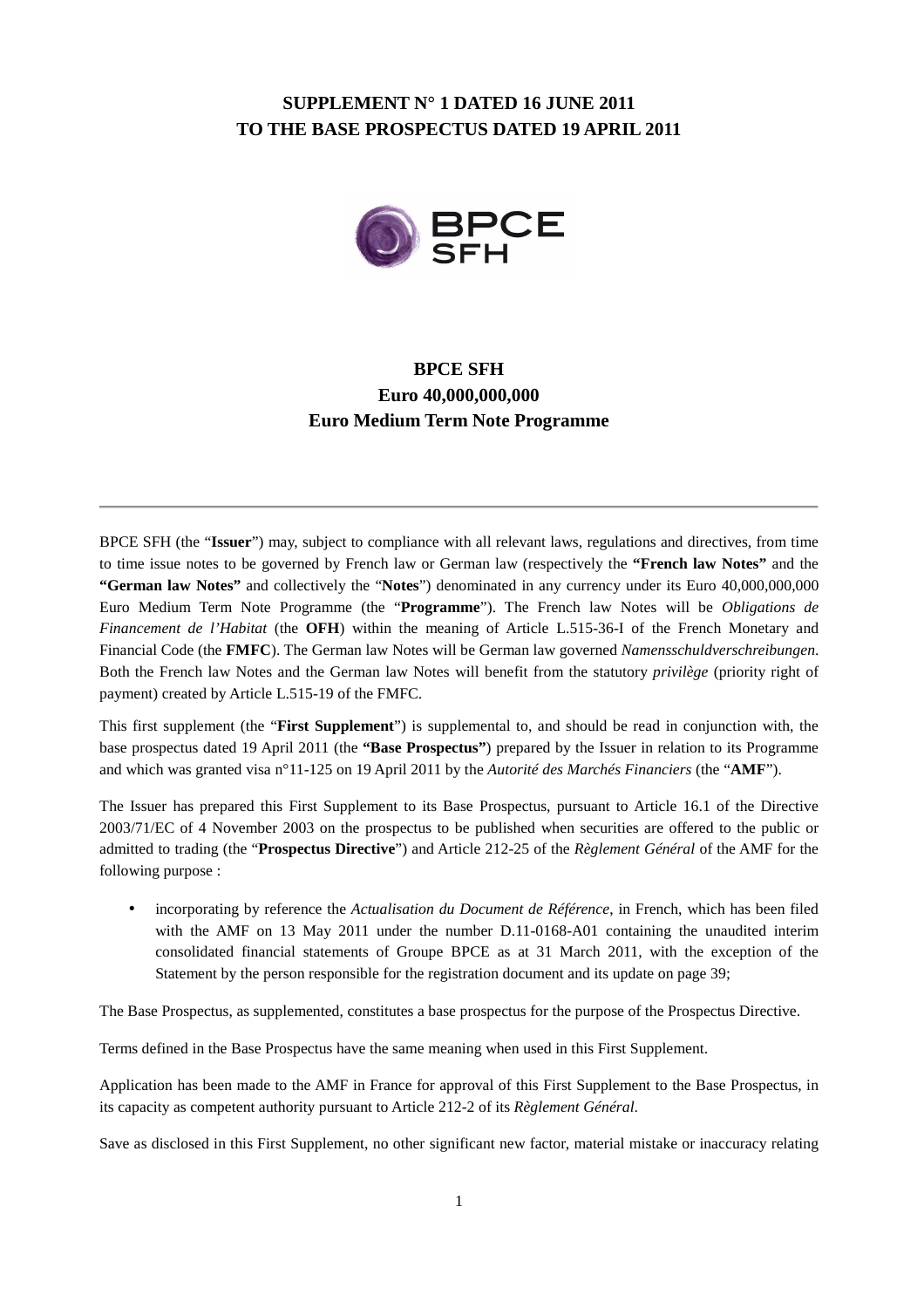to the information included in the Base Prospectus has arisen or been noted, as the case may be, since the publication of the Base Prospectus. To the extent that there is any inconsistency between (a) any statement in this First Supplement and (b) any other statement in, or incorporated by reference in, the Base Prospectus, the statements in (a) above will prevail.

To the extent applicable, and provided that the conditions of Article 212-25 I of the *Règlement Général* of the AMF are fulfilled, investors who have already agreed to purchase or subscribe for Notes to be issued under the Programme before this First Supplement is published, have the right, according to Article 212-25 II of the *Règlement Généra*l of the AMF, to withdraw their acceptances within a time limit of minimum two working days after the publication of this First Supplement.

Copies of this First Supplement (a) may be obtained free of charge at the registered office of the Issuer (BPCE SFH Service Emissions - 50, avenue Pierre Mendès France – 75201 Paris Cedex 13) and (b) will be made available on the websites of the Issuer (www.bpce.fr) and of the AMF (www.amf-france.org).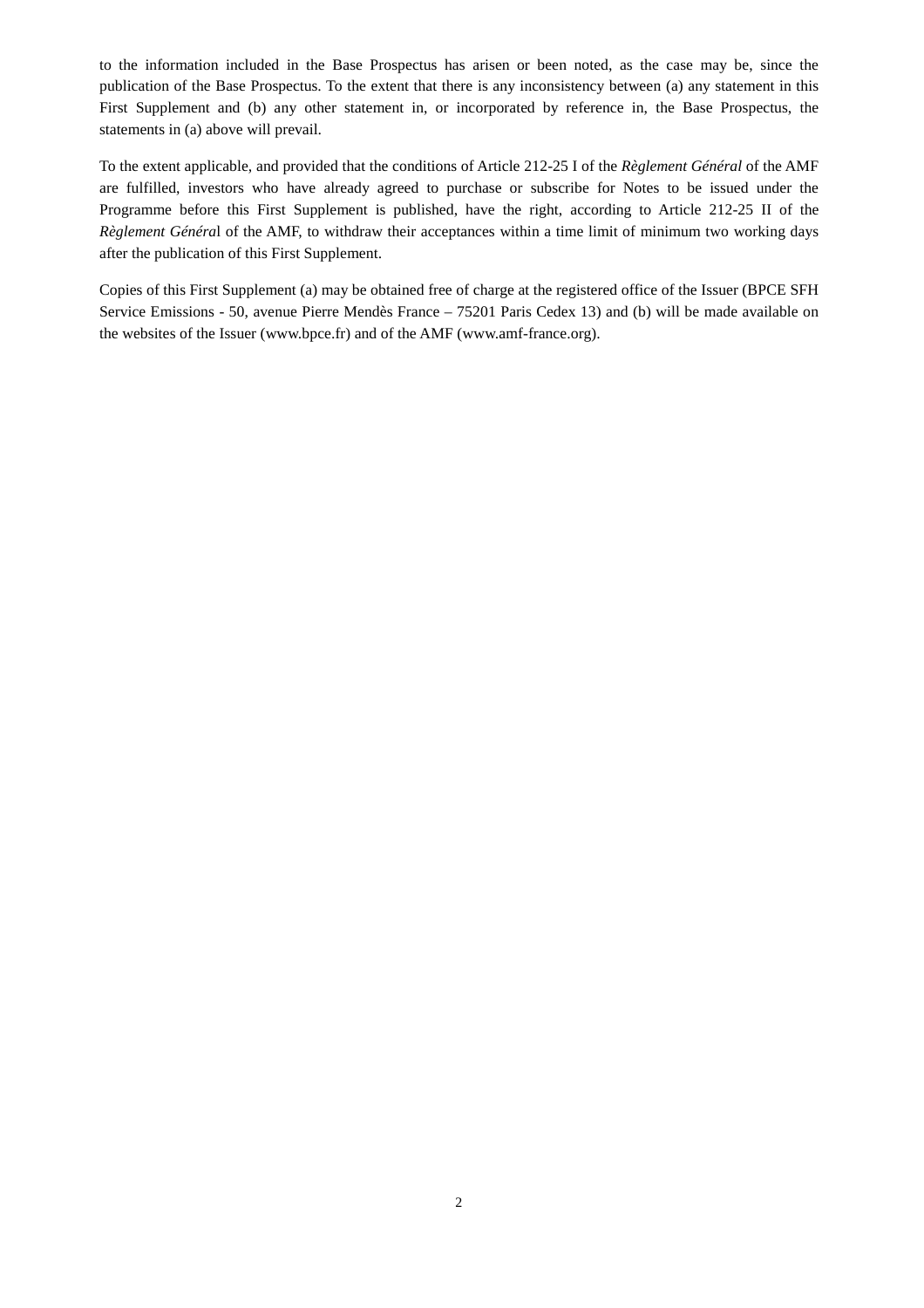## **1. Incorporation by reference**

The information incorporated by reference above is available as follows :

| First Actualisation du Document de Référence (French language) | <b>Page Number</b> |
|----------------------------------------------------------------|--------------------|
| Résultats du Groupe BPCE du 1 <sup>er</sup> trimestre 2011     | $2 - 30$           |
| Gestion des risques                                            | 31-36              |
| Informations Générales                                         | 37-38              |